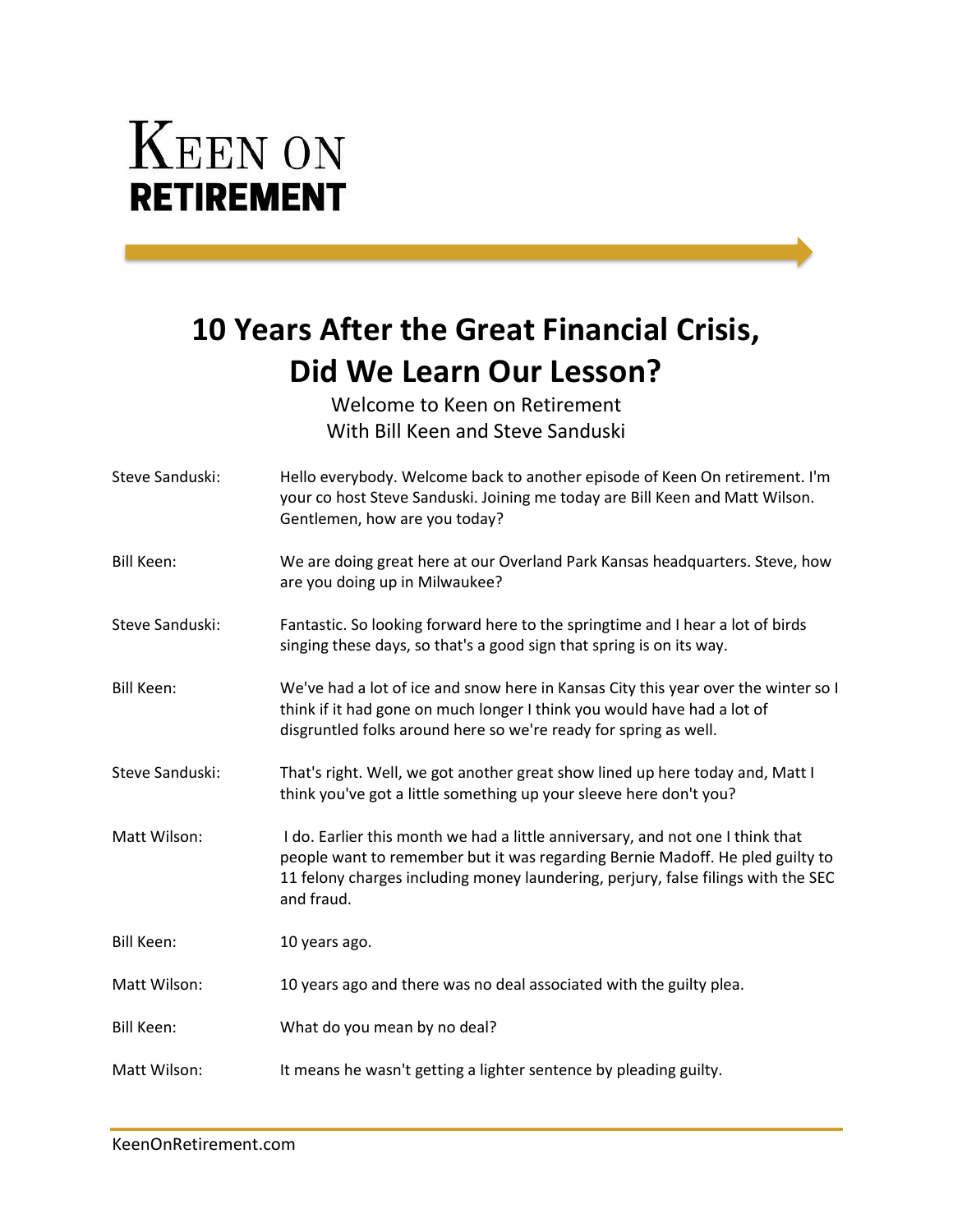| <b>Bill Keen:</b> | Got it, doesn't sound like he had much option does it?                                                                                                                                                                                                                                                                                                                                                                                                              |
|-------------------|---------------------------------------------------------------------------------------------------------------------------------------------------------------------------------------------------------------------------------------------------------------------------------------------------------------------------------------------------------------------------------------------------------------------------------------------------------------------|
| Matt Wilson:      | Probably not.                                                                                                                                                                                                                                                                                                                                                                                                                                                       |
| Steve Sanduski:   | He's still behind bars?                                                                                                                                                                                                                                                                                                                                                                                                                                             |
| Matt Wilson:      | As far as I know he was sentenced to 150 years in prison-                                                                                                                                                                                                                                                                                                                                                                                                           |
| <b>Bill Keen:</b> | I think the clock is working against him on this.                                                                                                                                                                                                                                                                                                                                                                                                                   |
| Steve Sanduski:   | I think so, he was pretty old going in and 150 years even with good behavior, I<br>think maybe it cuts your sentence in half perhaps so 75 years. So, unless there's<br>some miracle life and extending drug or technology, it sounds like he might not<br>come out of there.                                                                                                                                                                                       |
| <b>Bill Keen:</b> | Well, I think he might be a guy that wouldn't want to get out in the public.                                                                                                                                                                                                                                                                                                                                                                                        |
| Steve Sanduski:   | That's true. That's probably a lot of people that are after him-                                                                                                                                                                                                                                                                                                                                                                                                    |
| <b>Bill Keen:</b> | That's right.                                                                                                                                                                                                                                                                                                                                                                                                                                                       |
| Matt Wilson:      | Yeah. I mean, it was interesting. He had some very high-profile clients as<br>director Steven Spielberg, actors Kevin Bacon, and the owner of the New York<br>Mets as well.                                                                                                                                                                                                                                                                                         |
| Steve Sanduski:   | Well, he was able-                                                                                                                                                                                                                                                                                                                                                                                                                                                  |
| <b>Bill Keen:</b> | Smart people.                                                                                                                                                                                                                                                                                                                                                                                                                                                       |
| Steve Sanduski:   | Yeah, he was able to spin a good story and fake a lot of things and people<br>believed him, but it caught up with him.                                                                                                                                                                                                                                                                                                                                              |
| Matt Wilson:      | It was all part of another 10-year anniversary that we're going on right now as<br>well, which got to reveal this whole made of situation.                                                                                                                                                                                                                                                                                                                          |
| <b>Bill Keen:</b> | Matt, before we talk about that other topic, I wanted to share a few statistics<br>though, with our listeners. I've seen some shocking numbers here and I'm<br>somewhat concerned.                                                                                                                                                                                                                                                                                  |
|                   | 8.8 million jobs lost in the United States, unemployment spiking to 10%. 8<br>million home foreclosures, over 19 trillion in household wealth evaporating.<br>Home prices decline 40% on average. 7 trillion in stock wealth lost and in<br>savings accounts and employer sponsored savings, retirement account balances<br>down 27%, adjustable rate mortgages climbing, climbing 30%, a 6.2% annual<br>drop in GDP. What do you think of those numbers gentlemen? |
| Steve Sanduski:   | It sounds like a nightmare.                                                                                                                                                                                                                                                                                                                                                                                                                                         |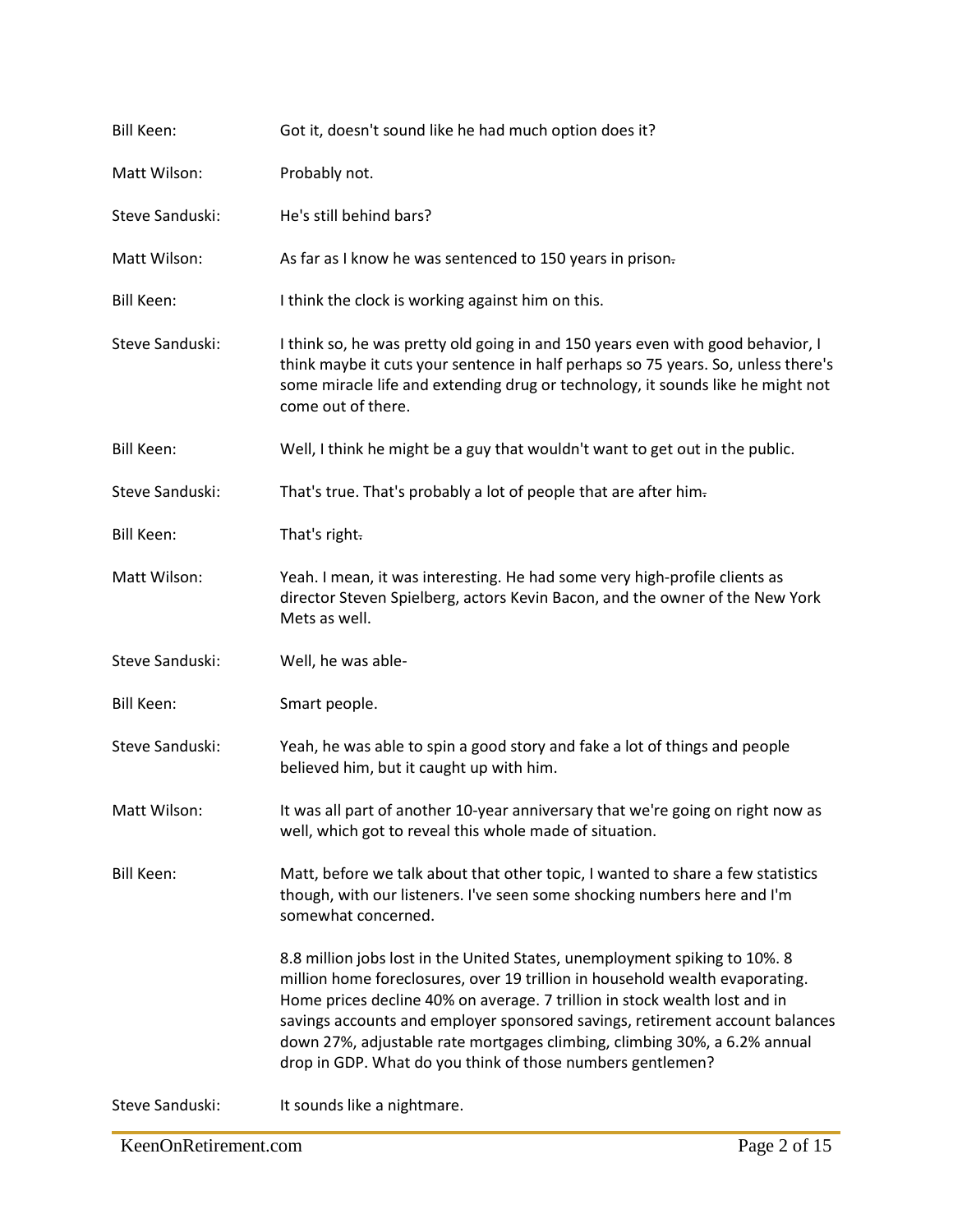| Matt Wilson:      | Yeah, pretty scary.                                                                                                                                                                                                                                                                                                                                                                                                                                                                                                                                                                                                                                                                                                                                                                                                                                     |
|-------------------|---------------------------------------------------------------------------------------------------------------------------------------------------------------------------------------------------------------------------------------------------------------------------------------------------------------------------------------------------------------------------------------------------------------------------------------------------------------------------------------------------------------------------------------------------------------------------------------------------------------------------------------------------------------------------------------------------------------------------------------------------------------------------------------------------------------------------------------------------------|
| <b>Bill Keen:</b> | When I saw them come up on my screen recently, I thought, "Oh, my goodness,<br>we need to take a look at this. How could you possibly ever recover from<br>something along those lines?" I thought it'd be good to bring to the program. So<br>we can talk about that, or we can talk about what, Matt was going to talk about<br>your topic. Matt, which one would you like to talk about?                                                                                                                                                                                                                                                                                                                                                                                                                                                             |
| Matt Wilson:      | Well, it was the same topic actually.                                                                                                                                                                                                                                                                                                                                                                                                                                                                                                                                                                                                                                                                                                                                                                                                                   |
| <b>Bill Keen:</b> | Oh my goodness, really? Okay.                                                                                                                                                                                                                                                                                                                                                                                                                                                                                                                                                                                                                                                                                                                                                                                                                           |
| Matt Wilson:      | Yeah, I mean, even March of 2009. Yes, Bernie Madoff pled guilty but we also<br>had the low of the global financial crisis which started in 2008, that data that<br>you just shared all was the aftermath of the global financial crisis.                                                                                                                                                                                                                                                                                                                                                                                                                                                                                                                                                                                                               |
| Steve Sanduski:   | So that was real, is that what you're saying? This stuff actually happened?                                                                                                                                                                                                                                                                                                                                                                                                                                                                                                                                                                                                                                                                                                                                                                             |
| <b>Bill Keen:</b> | That's right. That was the real data, the real happenings of what we all lived<br>through at that time, and now we stand here, as Matt mentioned, right at just<br>over 10 years later from that point. We thought today would be a nice time to<br>visit the issues around, our economies, our markets, why capitalism works, why<br>mostly things work very efficiently, but why and how, at times, things can break<br>down.                                                                                                                                                                                                                                                                                                                                                                                                                         |
|                   | If you think about it most of our investors are people who have participated in<br>the financial markets. They have invested through retirement plans and other<br>means, and they've built wealth, and they're going to get to a point in their life<br>where they have to live now on that money in retirement.                                                                                                                                                                                                                                                                                                                                                                                                                                                                                                                                       |
|                   | It's almost a non-choice to be a participant in the capital markets, in the<br>economy, in these things and we believe that it is good to have discussions<br>about history, about not only the great times, and not some Pollyanna thing all<br>the time. Although, optimism has been the only long-term realism over long<br>periods of time. It has, but the things that we just read before you here<br>obviously was not, those weren't optimistic so we had to get through those<br>periods and there were sectors of the market, there were certain securities,<br>there were things that did go away. They went bankrupt, they went away. So,<br>what can we learn from the good and the bad and the experience, looking back<br>10 years later? That's what I really thought would be good to cover today. Are<br>you both on board with that? |
| Matt Wilson:      | Yeah, it's a great topic, because there were many lessons learned. Definitely<br>some regulation and some things that changed just because of the global<br>financial crisis. We do know markets go up and down and economies expand<br>and contract. Yes, the dynamics change, and the causes change, but the                                                                                                                                                                                                                                                                                                                                                                                                                                                                                                                                          |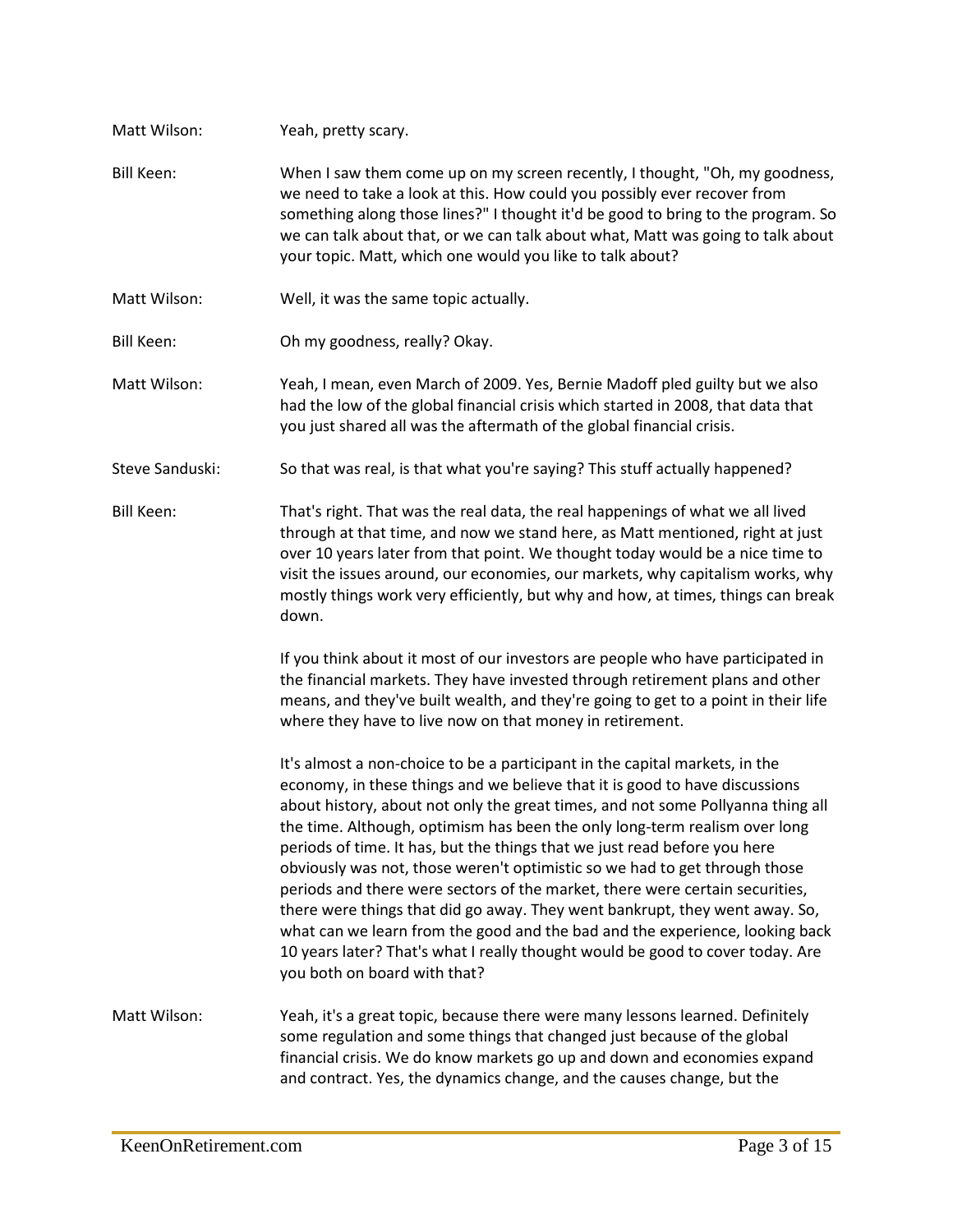|                   | business cycles still exist, and that's kind of what drives some of this stuff. But,<br>there is some still there's always a lesson to be learned in anything.                                                                                                                                                                                                                                                                                                                               |
|-------------------|----------------------------------------------------------------------------------------------------------------------------------------------------------------------------------------------------------------------------------------------------------------------------------------------------------------------------------------------------------------------------------------------------------------------------------------------------------------------------------------------|
| <b>Bill Keen:</b> | That's right, and truly this really was the worst or the deepest or whatever word<br>you want to use for it contraction I guess and market decline since the Great<br>Depression. This was even more serious, I believe, then the 'O1, '02 declines,<br>wouldn't you agree?                                                                                                                                                                                                                  |
| Matt Wilson:      | When they talk about the 2008, 2009 global financial crisis being the worst one<br>since the Great Depression, I think they also mean that it had the most far<br>reaching aspect of it too in terms of the number of people that were impacted.                                                                                                                                                                                                                                             |
| <b>Bill Keen:</b> | Would you say that's because it affected largely home ownership.                                                                                                                                                                                                                                                                                                                                                                                                                             |
| Matt Wilson:      | Well, the reason is because we had a significant amount of jobs lost, and we had<br>a very deep economic impact. Comparing it back to '01,'02, there was a three<br>year period where the markets went down. So there's a little bit different<br>scenario, and they went down about 50% during that period, 2008, 2009 went<br>down a little bit more, but then also the recovery has been significant since<br>then, as well.                                                              |
|                   | We've had periods in the 70s where the pullbacks and the recoveries were a<br>little bit longer in length and took a little bit more time to get back to where<br>they were before but this one considering all the players involved, you had<br>individuals that were over leveraged via their houses and then you had banks<br>and the banking system over leveraged being the loans against those houses.<br>You had a lot of players more so than I think your typical financial crisis. |
| <b>Bill Keen:</b> | Well, can we even take it one step farther and say that we had now the<br>opposite side of those loans creating investment pools of mortgage backed<br>securities that were then packaged by these big banks and sold to your retail<br>investor.                                                                                                                                                                                                                                            |
| Matt Wilson:      | That's right, the banks had a lot to do with that by packaging these loans<br>together, and getting the rating agencies to give them their stamp of approval<br>on those, in addition to having very creative ways of generating mortgages and<br>allowing people to apply for mortgages.                                                                                                                                                                                                    |
|                   | That was one of the lessons learned is the regulators have put their clamps<br>down in the banking system as we were going through the crisis, what really<br>made it worse than anything else was the fact that credit completely froze after<br>the Lehman Brothers bankruptcy.                                                                                                                                                                                                            |
| <b>Bill Keen:</b> | When you say credit froze, what does that mean?                                                                                                                                                                                                                                                                                                                                                                                                                                              |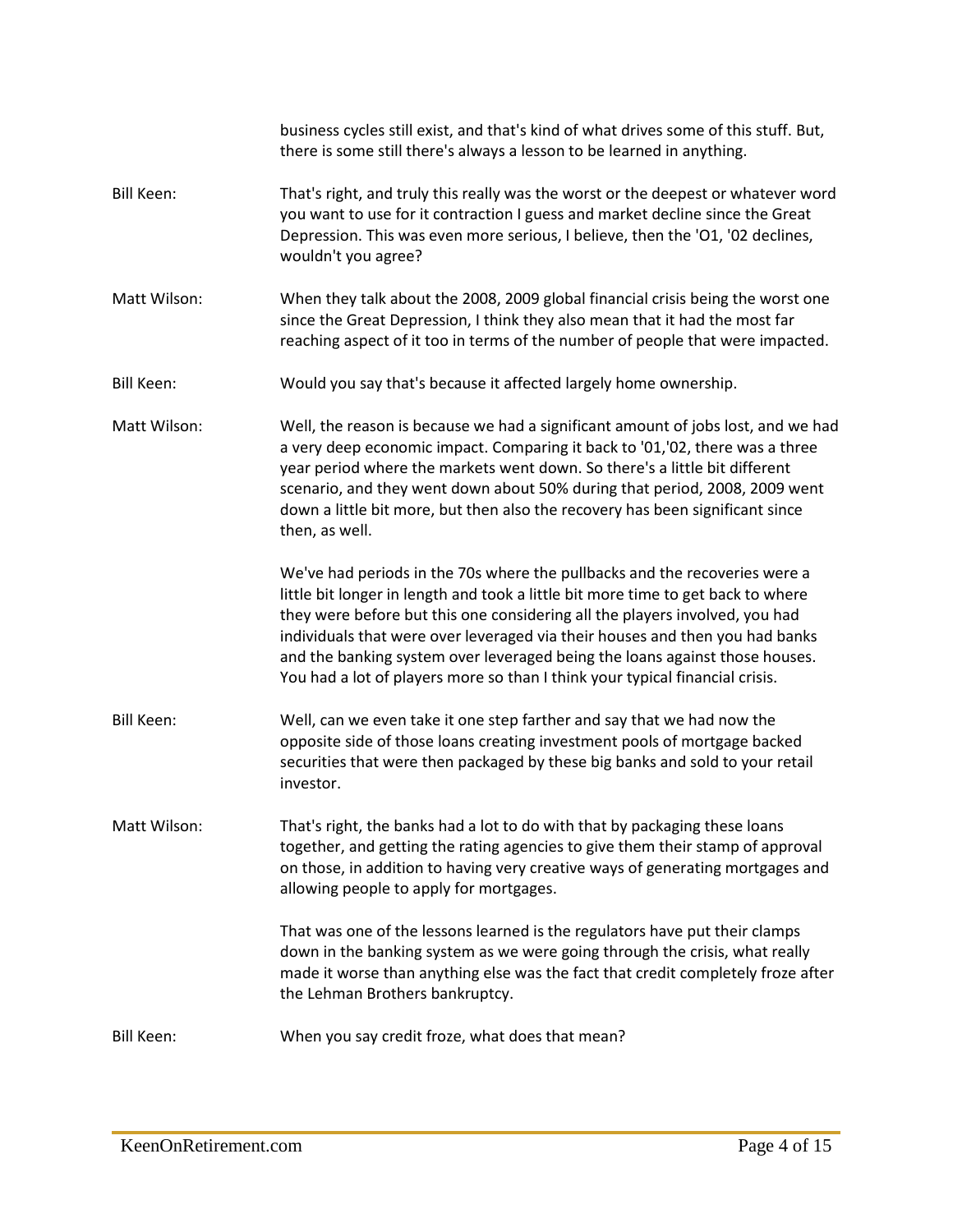| Matt Wilson:      | If you had a credit card, and you were living paycheck to paycheck, but you paid<br>off your credit card with your paycheck. You weren't necessarily going<br>backwards in debt, but you just always were on time-                                                                                                                                                                                                      |
|-------------------|-------------------------------------------------------------------------------------------------------------------------------------------------------------------------------------------------------------------------------------------------------------------------------------------------------------------------------------------------------------------------------------------------------------------------|
| <b>Bill Keen:</b> | You were using it like you're supposed to, let's say.                                                                                                                                                                                                                                                                                                                                                                   |
| Matt Wilson:      | Yes.                                                                                                                                                                                                                                                                                                                                                                                                                    |
| <b>Bill Keen:</b> | And you have large balance, maybe you had a large credit limit, and you were<br>using it every single month paying and it was helping you operate. You would<br>run it up to the limit, and then you would pay it off every month. Simple as that.                                                                                                                                                                      |
| Matt Wilson:      | That's right, yeah.                                                                                                                                                                                                                                                                                                                                                                                                     |
| <b>Bill Keen:</b> | Okay, all right.                                                                                                                                                                                                                                                                                                                                                                                                        |
| Matt Wilson:      | You're used to that, so you go to the grocery store to buy your groceries and<br>they don't your credit card doesn't work.                                                                                                                                                                                                                                                                                              |
| <b>Bill Keen:</b> | Not because it's at the limit, just because it stopped.                                                                                                                                                                                                                                                                                                                                                                 |
| Matt Wilson:      | It stopped. Then let's say you had some savings, you go to the bank to go to the<br>ATM to get some cash out, the ATM doesn't work. That's essentially what<br>happened to corporations. They operate on lines of credit and they have cash<br>and they have assets. They have all these things that collateralizing these loans,<br>so it's not like they're over leveraged by any means, but they couldn't access it. |
| <b>Bill Keen:</b> | Right.                                                                                                                                                                                                                                                                                                                                                                                                                  |
| Matt Wilson:      | The banks essentially had all this collateral that they couldn't value which just<br>basically saying, "We're not going to do anything until we figure out what all this<br>stuff's worth."                                                                                                                                                                                                                             |
| <b>Bill Keen:</b> | So, all of these mortgage backed securities that were held by banks as assets on<br>their balance sheets as triple A rated security so really meaning that for all<br>intents and purposes some of the highest rated investments that exist, were all<br>of a sudden considered worthless or very close, right?                                                                                                         |
| Matt Wilson:      | Well, whether they were considered worthless, or I would say, maybe this is a<br>little bit more technical, but there was nobody willing to buy them or provide<br>what a value was.                                                                                                                                                                                                                                    |
| <b>Bill Keen:</b> | Well there you go, supply and demand.                                                                                                                                                                                                                                                                                                                                                                                   |
| Matt Wilson:      | It wasn't that they were because most mortgages were actually fine.                                                                                                                                                                                                                                                                                                                                                     |
| <b>Bill Keen:</b> | Right, that's right.                                                                                                                                                                                                                                                                                                                                                                                                    |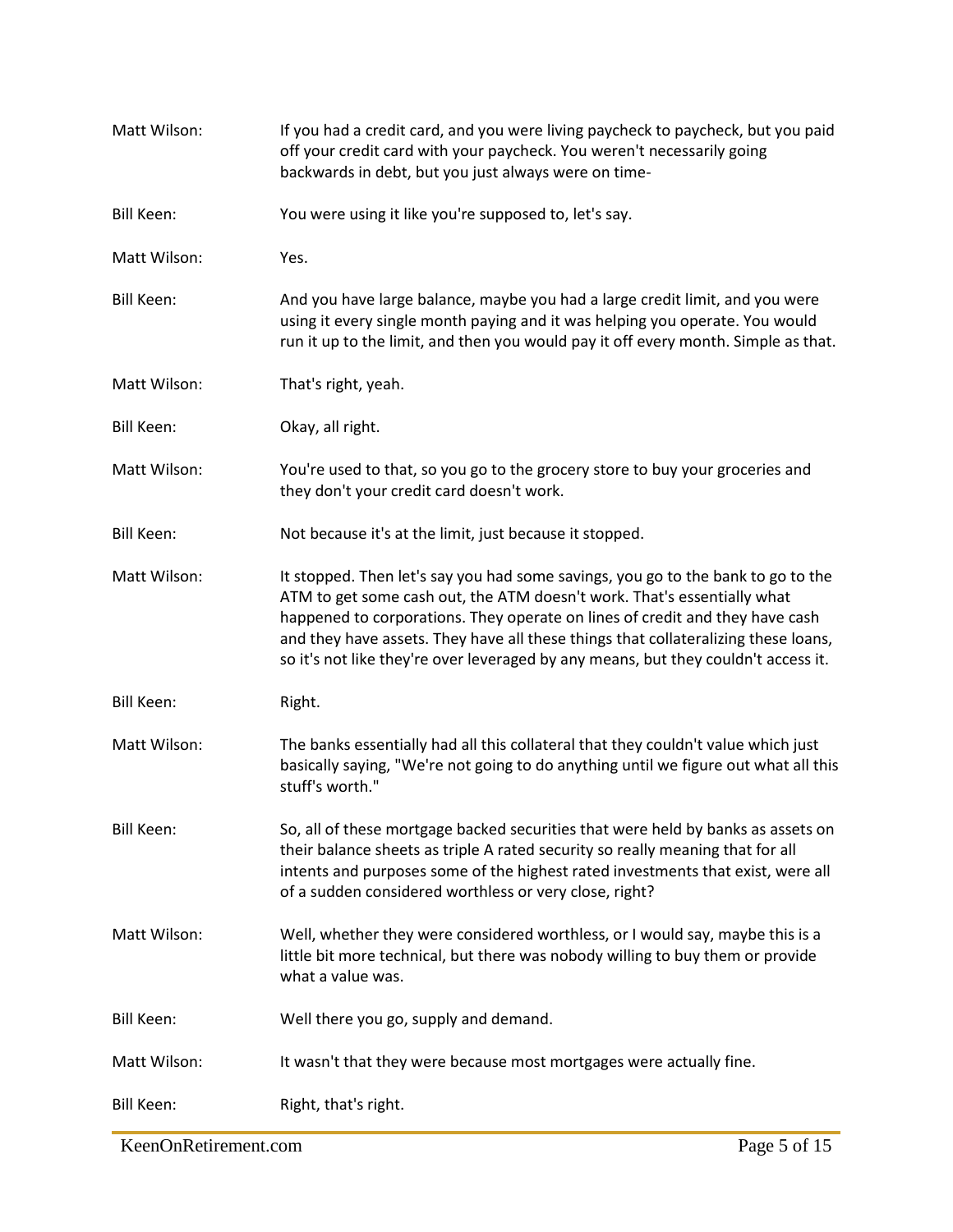| Matt Wilson:      | It's just they didn't know which ones were which so then no one wanted them<br>so if no one wants it, well, there's really no price for it then.                                                                                                                                                                                                                                                                                                                                |
|-------------------|---------------------------------------------------------------------------------------------------------------------------------------------------------------------------------------------------------------------------------------------------------------------------------------------------------------------------------------------------------------------------------------------------------------------------------------------------------------------------------|
| <b>Bill Keen:</b> | Right.                                                                                                                                                                                                                                                                                                                                                                                                                                                                          |
| Matt Wilson:      | Since then the banking system is much more healthier.                                                                                                                                                                                                                                                                                                                                                                                                                           |
| <b>Bill Keen:</b> | Would you call that as a result of the Dodd Frank reform or not?                                                                                                                                                                                                                                                                                                                                                                                                                |
| Matt Wilson:      | I think that was some of it. I mean maybe, and there's always good and bad<br>when it comes to reform. I mean it's like a pendulum. Maybe it was way too far<br>on the lack side and then it swings way too far on the regulated side after the<br>fact. It's like closing the barn door after the horse gets out.                                                                                                                                                              |
| <b>Bill Keen:</b> | Right.                                                                                                                                                                                                                                                                                                                                                                                                                                                                          |
| Matt Wilson:      | It's got a little late at that point.                                                                                                                                                                                                                                                                                                                                                                                                                                           |
| <b>Bill Keen:</b> | I have several friends that own banks, Matt you know some of them. Some of<br>this legislation and then paperwork, and regulation it just they claimed it just<br>hobbled them with unnecessary paperwork and really prevented them from<br>serving their customers. Although they're still driving their nice cars and other<br>things these bankers so I'm not sure it hurt them that bad but I do know it's<br>necessary.                                                    |
| Matt Wilson:      | Well, as long as they were solving enough to get through it, which you know<br>most did but of course there are some that didn't.                                                                                                                                                                                                                                                                                                                                               |
| <b>Bill Keen:</b> | And what's funny about my banker friends, they consider a loan on their books<br>an asset? I thought, I think a loan's a debt but to a banker when they make a<br>loan, that's an asset, because that's how they generate revenue.                                                                                                                                                                                                                                              |
| Matt Wilson:      | It is, yeah.                                                                                                                                                                                                                                                                                                                                                                                                                                                                    |
| <b>Bill Keen:</b> | Well, what if I told you that you went into a deep sleep about the time you were<br>living through that reality, and you woke up 10 years later and the first thing you<br>saw when you turn your computer on was that the S&P 500 was up 305% since<br>you fell asleep,                                                                                                                                                                                                        |
|                   | Now, you would think it probably wasn't true. So you run over and try to find<br>some people that you know, and ask what possibly could have happened to<br>drive the market up 300% from that period of time when you fell asleep. We see<br>that corporate wide profits are now up 175%. So we're talking about the profits<br>now you know, we talk on our shows about how earnings which I could also call<br>profits here drive the stock market. They're very correlated. |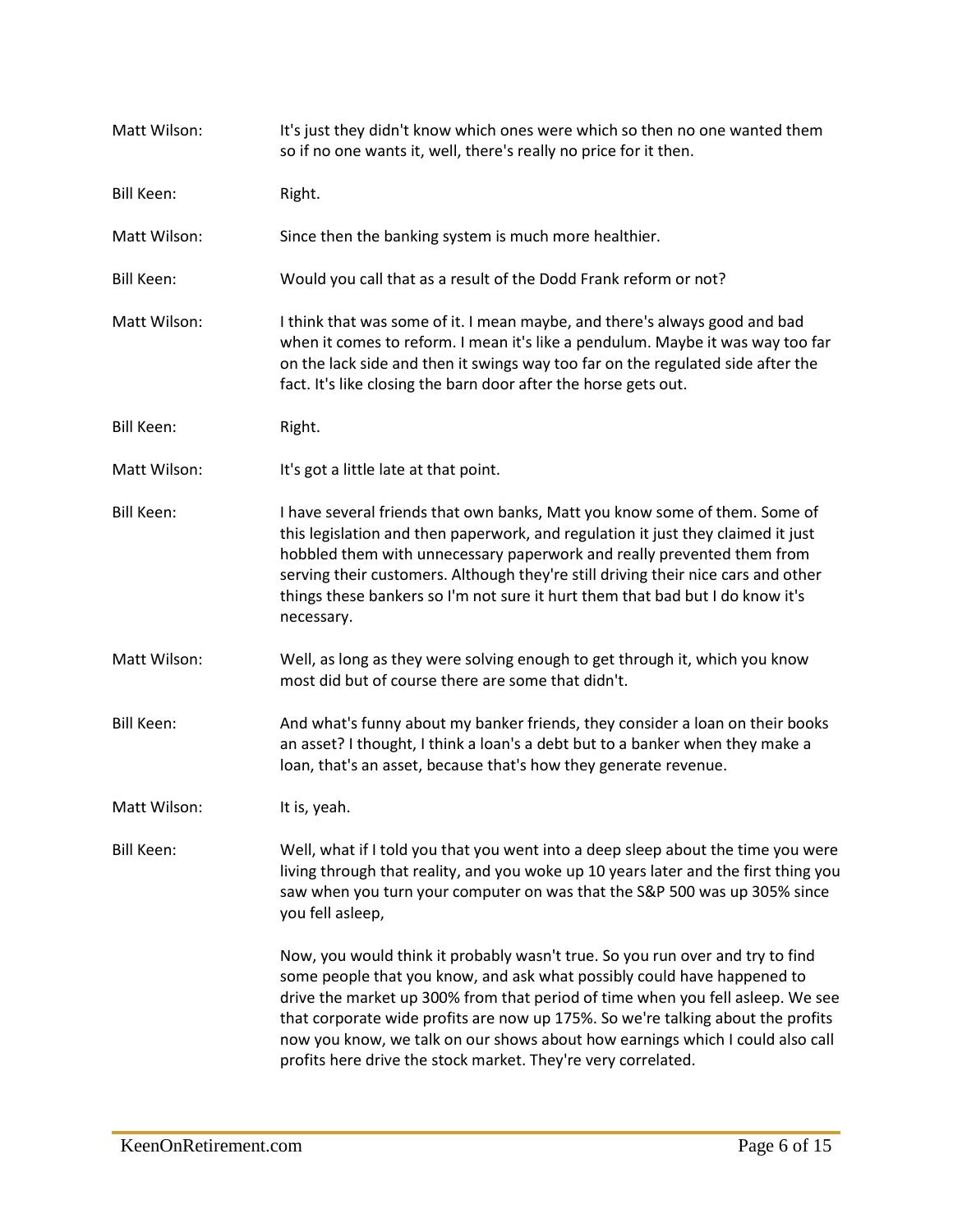|                   | Your friend tells you about an Apple about the company Apple, and you find out<br>that they sold a record breaking 17 million iPhones back in the day when you fell<br>asleep, but since you've been asleep, Apple has sold over 1.3 billion of them.<br>Every calendar quarter Apple sells about three times what it's sold in that first<br>year and a half.                                                                                                    |
|-------------------|-------------------------------------------------------------------------------------------------------------------------------------------------------------------------------------------------------------------------------------------------------------------------------------------------------------------------------------------------------------------------------------------------------------------------------------------------------------------|
| Matt Wilson:      | Another is just the number of jobs that have been added since then.                                                                                                                                                                                                                                                                                                                                                                                               |
| <b>Bill Keen:</b> | Yes.                                                                                                                                                                                                                                                                                                                                                                                                                                                              |
| Matt Wilson:      | We lost 8.8 million, but since then it's over double that amount of new jobs that<br>had been created. It's funny how you say, if you fell asleep, I would maybe say<br>maybe you passed out seeing the market drop to where it did in, March 9th of<br>2009 and then finally woke up 10 years later. I mean there's not one person that<br>if you said in March 9th of '09 that the Dow Jones will be over 25,000 10 years<br>from now, they'd say you're crazy. |
| <b>Bill Keen:</b> | Of course because it was basically going down from you know where it was to<br>half that now, right?                                                                                                                                                                                                                                                                                                                                                              |
| Matt Wilson:      | Yeah.                                                                                                                                                                                                                                                                                                                                                                                                                                                             |
| <b>Bill Keen:</b> | 3000 I think I saw.                                                                                                                                                                                                                                                                                                                                                                                                                                               |
| Matt Wilson:      | It was over 14,000 and it went down to 6600.                                                                                                                                                                                                                                                                                                                                                                                                                      |
| <b>Bill Keen:</b> | Right.                                                                                                                                                                                                                                                                                                                                                                                                                                                            |
| Matt Wilson:      | It was predicted to go down to 3000.                                                                                                                                                                                                                                                                                                                                                                                                                              |
| <b>Bill Keen:</b> | Yes.                                                                                                                                                                                                                                                                                                                                                                                                                                                              |
| Matt Wilson:      | I mean you're just going to say that's crazy and then all the news continues to<br>get worse like that unemployment rate and the jobs loss number, that actually<br>didn't happen at the bottom that actually continue to go down for another year<br>and a half after the financial crisis.                                                                                                                                                                      |
| <b>Bill Keen:</b> | Right. When you're saying after are you talking about March 9th, when it<br>bottomed.                                                                                                                                                                                                                                                                                                                                                                             |
| Matt Wilson:      | Yeah.                                                                                                                                                                                                                                                                                                                                                                                                                                                             |
| <b>Bill Keen:</b> | So, the actual stock market now you're kind of separating the actual stock<br>market from the economic numbers slightly, which is fine because they are<br>separated somewhat timing wise. What about Uber? Do you think if you told<br>your friend when you fell asleep when you woke up, if you could press a button<br>on a phone, and a few minutes later, a car will come by and before you get in,                                                          |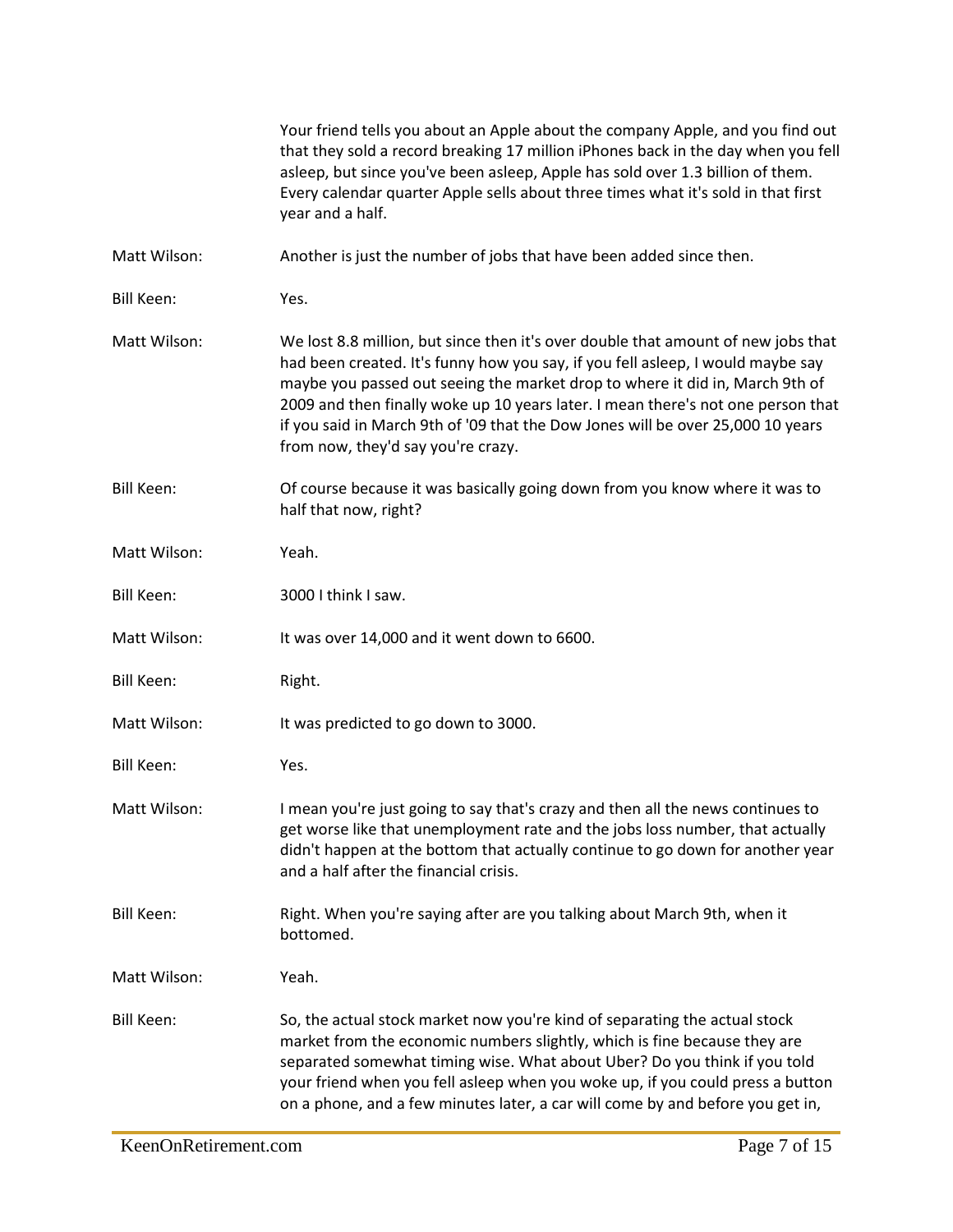|                   | you know, the driver his rating and how much it'll cost? How long it will take you<br>to your destination, all cheaper than a taxi. Would you believe it?                                                                                                                                                                                                                                                                                                                                                                                                                                                   |
|-------------------|-------------------------------------------------------------------------------------------------------------------------------------------------------------------------------------------------------------------------------------------------------------------------------------------------------------------------------------------------------------------------------------------------------------------------------------------------------------------------------------------------------------------------------------------------------------------------------------------------------------|
| Matt Wilson:      | I wouldn't believe it, and I would say it sounds kind of scary when you describe it<br>that way.                                                                                                                                                                                                                                                                                                                                                                                                                                                                                                            |
| <b>Bill Keen:</b> | Well, how about something even more scary? How about a video of a self-<br>driving semi-truck that Budweiser used to carry 50,000 plus cans of beer from<br>Fort Collins, to Colorado Springs with no driver.                                                                                                                                                                                                                                                                                                                                                                                               |
| Matt Wilson:      | Again, yeah.                                                                                                                                                                                                                                                                                                                                                                                                                                                                                                                                                                                                |
| <b>Bill Keen:</b> | And, another company called Amazon that's starting to deploy similar trucks.<br>How about that over the last 10 years the US has run a trade surplus with OPEC.<br>We've been basically prisoners to the Middle East on energy, and because of<br>new technology and oil production has doubled 5 million barrels a day to 12.1<br>million barrels a day and the US is now the world's biggest oil producer. I think<br>the state of Texas by itself just passed Iran to become the world's fifth biggest<br>oil producer. These are things that all happened in the last 10 years.                         |
| Matt Wilson:      | Pretty crazy.                                                                                                                                                                                                                                                                                                                                                                                                                                                                                                                                                                                               |
| <b>Bill Keen:</b> | After we went through that crisis. Now, again, I promised up front, Steve, that I<br>wasn't going to be Pollyanna because I don't want that to come off that way,<br>but sometimes you just list the facts and they speak for themselves. Again, not<br>saying that we're not going through difficult times again, but just acknowledging<br>and honoring that our creativity, and the productivity of our country has been<br>pretty awesome in this time period.                                                                                                                                          |
| Steve Sanduski:   | Yeah, and I always like looking at the big picture and just trying to see the big<br>trends, and the big waves and I'm just always amazed at the resiliency of our<br>economy. When you went through that list of all the things that had taken place<br>about 10 years ago with the number of jobs that had been lost, and the<br>unemployment rate and the percentage decline in home prices, and all those<br>negative things. Yet, here we are 10 years later and many of those numbers are<br>just dramatically better.                                                                                |
|                   | Like you say, hey, things are not perfect today. We understand that there's still<br>people out there that are hurting and we understand that, but overall, just the<br>resiliency of our economy, of our economic system, and its ability to kind of<br>oscillate between boom times and bust times. I guess maybe that's one of the<br>negative characteristics of our economic system, is it tends to be a little bit of a<br>pendulum swinging from boom times, and then we have bust times and then<br>we have boom times, and we have bust times kind of the business cycle I guess<br>you could say. |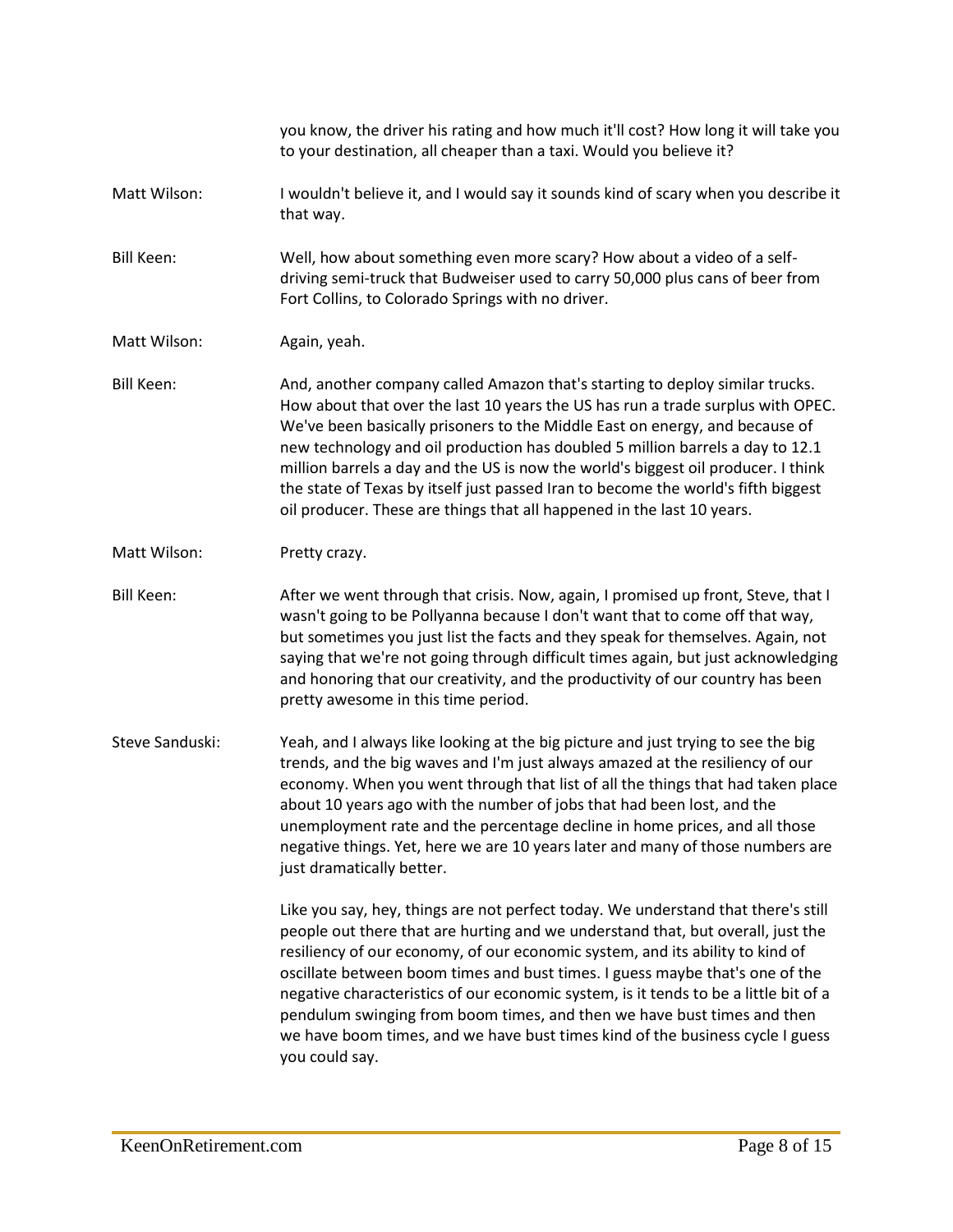I think it's so important that we just really keep in mind the perspective kind of the big picture perspective of how our economy works, and I think that helps people be better investors by hearing what it is that we're talking about on the episode today. With how overlong swings of time the economy moves from doing really well, to doing really poorly, to doing really well, and back and forth. The most successful investors are the ones who really understand that big picture cycle and that's what working with folks like you two guys do, and the rest of the team there at Keen Wealth Advisors who really understand these cycles and are able to take advantage of those on behalf of your clients.

- Bill Keen: That's well said. Have you heard the term steep creative destruction?
- Steve Sanduski: I have, yeah.

Bill Keen: It means that as new things come online old things go away and I'll date myself now but I remember when cars had carburetors on them. I remember when I used to have radio discs that I would play. You know, I remember eight track tapes and most of our listeners remember all this as well. VCR tapes, you name it. When those things go away their whole, and a whole industry is gone and the new technology replaces it. Now things are happening so much faster now than they've happened in history. But, I think this speaks to that when an investor might say listening to this. Well, how does this affect me? How does this topic affect me? I would simply say that the companies that made it through those difficult times, and the investors that made it through those difficult times, had reserves.

> They were in a strong financial position. They were paying attention to the future. They weren't just living in the moment. I know the moment is they call it the present because it's a gift. Yes, that's correct, but I think proper planning, thinking ahead, knowing that there's going to be declines being strong in our planning and in our positioning is what gets people through these things without having to go bankrupt like Lehman Brothers or Bear Stearns and especially in times like that are where the fraudsters like Madoff, and who were some of the others? What was the fellow who went off down to South America, Matt?

- Matt Wilson: Gosh.
- Bill Keen: His name? Allen something.

Matt Wilson: Stanford? Stanford.

Bill Keen: Allen Stanford and others, many others that were running scams at this point. That got unmasked, which was I would call a good thing that happened, not to the investors but at least it stopped. Really understanding how to get yourself in position to be solid no matter what happens. Then I would throw in one last thing would be diversify as well. Because, yes one security can go away, one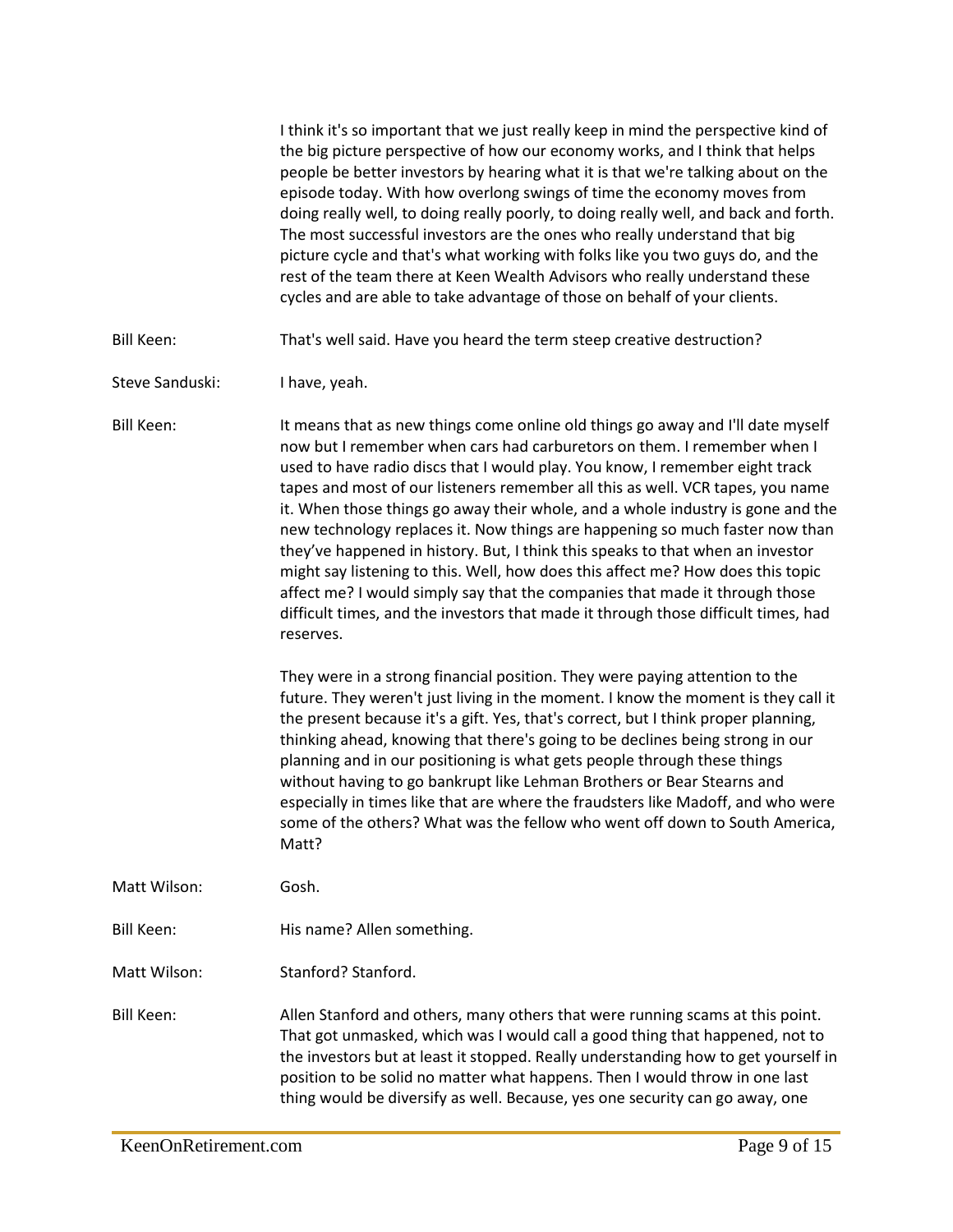|                   | security can go away, industries maybe can go away. If they're not reinventing<br>themselves, if we're all not reinventing ourselves constantly we will be<br>creatively destroyed. It's not a bad thing it's just something to be aware of and<br>to be out in front of, and that's the kind of thinking and forward looking<br>planning that we try to bring to our planning process and ultimately, well, one<br>with our clients and their lives as they think ahead what they want their lives to<br>look like. But, also those investments that have to generate positive return to<br>make their dreams, and their lives come true.                                                                                                           |
|-------------------|------------------------------------------------------------------------------------------------------------------------------------------------------------------------------------------------------------------------------------------------------------------------------------------------------------------------------------------------------------------------------------------------------------------------------------------------------------------------------------------------------------------------------------------------------------------------------------------------------------------------------------------------------------------------------------------------------------------------------------------------------|
|                   | For me, I would relate these difficult times to what it takes to get yourself<br>positioned to get down in the bunker and make it through those times.                                                                                                                                                                                                                                                                                                                                                                                                                                                                                                                                                                                               |
| Matt Wilson:      | Yeah, I mean that the best companies, the best economies, and even the best<br>investors, they have the ability to adapt.                                                                                                                                                                                                                                                                                                                                                                                                                                                                                                                                                                                                                            |
| <b>Bill Keen:</b> | That's right.                                                                                                                                                                                                                                                                                                                                                                                                                                                                                                                                                                                                                                                                                                                                        |
| Matt Wilson:      | They can make changes to the plan when necessary. We've seen proof of this,<br>specific companies that go away, and we've talked about this in the past.<br>Companies like Kodak that don't exist anymore because they could not adapt to<br>the future economy. We're maybe seeing some of this with GE right now.<br>They're reinventing themselves and it's time will tell how that works out for<br>them in the long run, but it does happen and economies go through the same<br>thing. As you mentioned, the creative destruction. Businesses do that to<br>themselves. I mean, I think one of the best examples that I have over the past<br>decade is you look at a company like Apple. They reinvented the music industry<br>with the iPod. |
| <b>Bill Keen:</b> | This was my good example a second ago, are you going to now go the other way<br>on me on it?                                                                                                                                                                                                                                                                                                                                                                                                                                                                                                                                                                                                                                                         |
| Matt Wilson:      | Yeah, and they replaced it with the iPhone, which is just one of their significant<br>revenue generators, but they killed the iPod in the process. I mean, it's still<br>exists, but essentially it's reduced to hardly anything of what it used to be. Now,<br>had they made the decision that no, we're going to just stick with the iPod<br>because it's so successful. Who knows where Apple would be today?                                                                                                                                                                                                                                                                                                                                     |
| <b>Bill Keen:</b> | That's right. So that's a great example of creatively destroying your own product<br>to grow and advance.                                                                                                                                                                                                                                                                                                                                                                                                                                                                                                                                                                                                                                            |
| Matt Wilson:      | Their own product. Here's one more, you mentioned diversification which is<br>truly a key to get through this because yes, companies will go away and<br>industries may not necessarily go away, but they may lag. I mean, you could<br>have been overweight financial stocks in the financial stock industry, you<br>haven't performed as well as the rest of the market for the last decade.                                                                                                                                                                                                                                                                                                                                                       |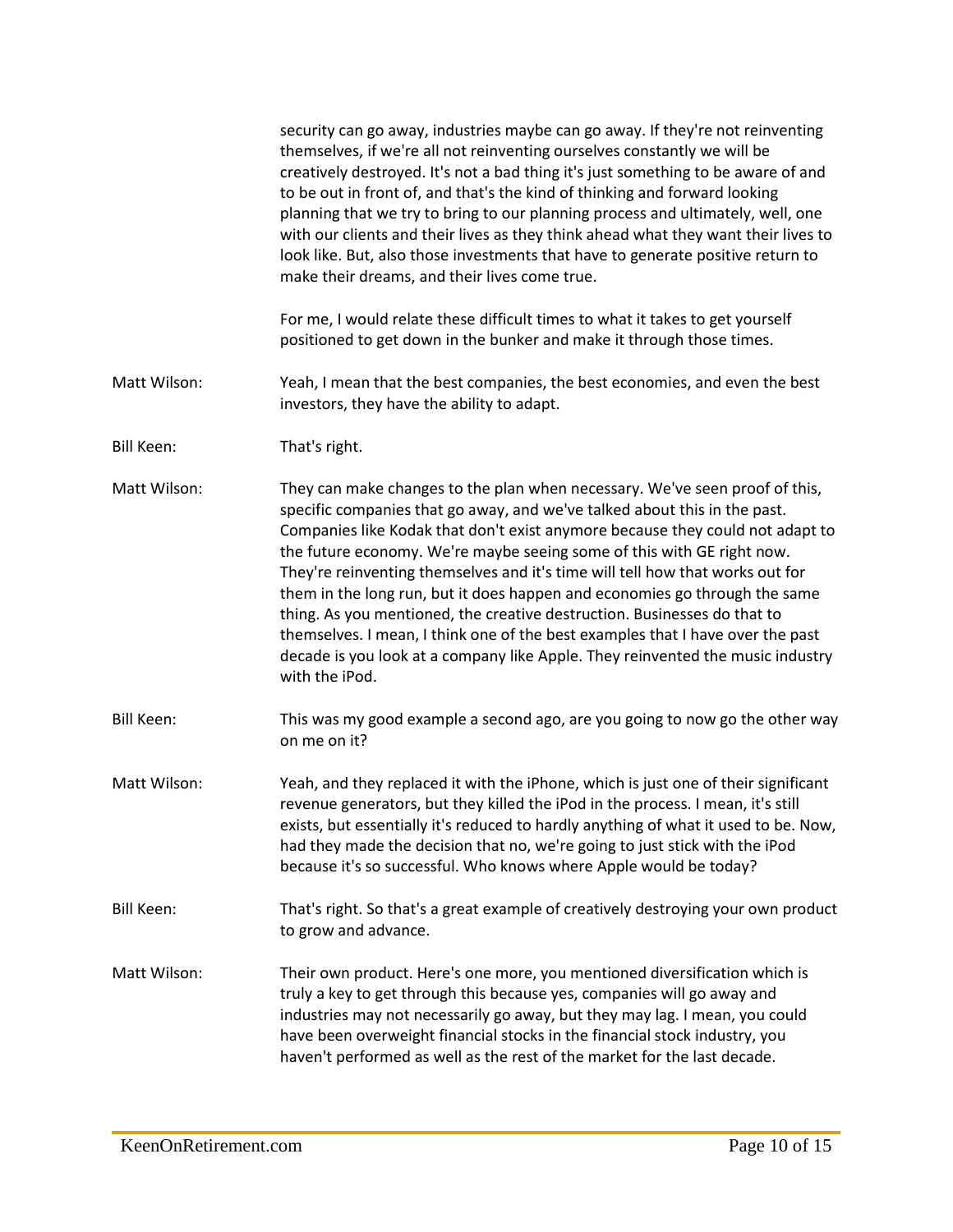| Bill Keen:        | For the last whole decade. That's correct. That's right, so just think if you<br>worked at one of the big banks and you had all your money in one of the bank<br>stocks thinking you knew it and you know the story.                                                                                                                                                                                                                                                                                                                               |
|-------------------|----------------------------------------------------------------------------------------------------------------------------------------------------------------------------------------------------------------------------------------------------------------------------------------------------------------------------------------------------------------------------------------------------------------------------------------------------------------------------------------------------------------------------------------------------|
| Matt Wilson:      | Oh, yeah, yeah. Let's say, you thought you were diversified because you owned<br>10 bank stocks. Yeah, you may not have lost all your money, but you definitely<br>haven't kept up with the stock market just by owning one industry. In addition<br>to that, over leverage. I think that's a common theme, tying it back into the<br>issues that we saw that caused the global financial crisis.                                                                                                                                                  |
|                   | It was individuals were over leveraged, the banking system was over leveraged,<br>and then investors potentially became over leveraged through some of the<br>products and then some of the trading strategies that they were employing.<br>When you're over leveraged, that can create a lot of problems for you and you<br>may not be able to get out of them.                                                                                                                                                                                   |
| <b>Bill Keen:</b> | That's right and this is not necessarily over leverage, but when you're pushing<br>your spending plan to the hilt. When you're looking at your financial plan, and<br>you're in retirement, and you're saying, "I'm going to take just every bit as<br>much as I can take out of this to spend each year." Yeah, we had some good<br>years there were some great years after the '01,'02 decline that we didn't run<br>out all the way out till '08 or so before things started to go south.                                                       |
|                   | Someone who was taking all their profits and just each year and spending those<br>down thinking well, wow we're out ahead of plan, we're out ahead of plan, let's<br>just spend as much as we can or maybe they're even spending more than their<br>profits are. Certainly not following a consistent and competent plan, look up and<br>there's no margin to get through any of these things.                                                                                                                                                     |
|                   | While spending isn't necessarily leverage, it's in the good times, you have to<br>harvest your gains and put those away for the times where the seasons change,<br>and we get through these things. I'm not saying live like a pauper, you didn't<br>work your whole life to live in strife and strain, but having a plan in place that<br>says, "Hey, now is the time you can retire. This is how much you can spend<br>within reason and if the market does way better early, that doesn't mean you<br>spend all that extra, right off the bat." |
| Matt Wilson:      | Yeah.                                                                                                                                                                                                                                                                                                                                                                                                                                                                                                                                              |
| <b>Bill Keen:</b> | You agree with that?                                                                                                                                                                                                                                                                                                                                                                                                                                                                                                                               |
| Matt Wilson:      | Yeah.                                                                                                                                                                                                                                                                                                                                                                                                                                                                                                                                              |
| <b>Bill Keen:</b> | We've seen it. I've been at 27 years at this.                                                                                                                                                                                                                                                                                                                                                                                                                                                                                                      |
| Matt Wilson:      | Yeah, well not only that, even knowing you might even have to make a change<br>for a year or two.                                                                                                                                                                                                                                                                                                                                                                                                                                                  |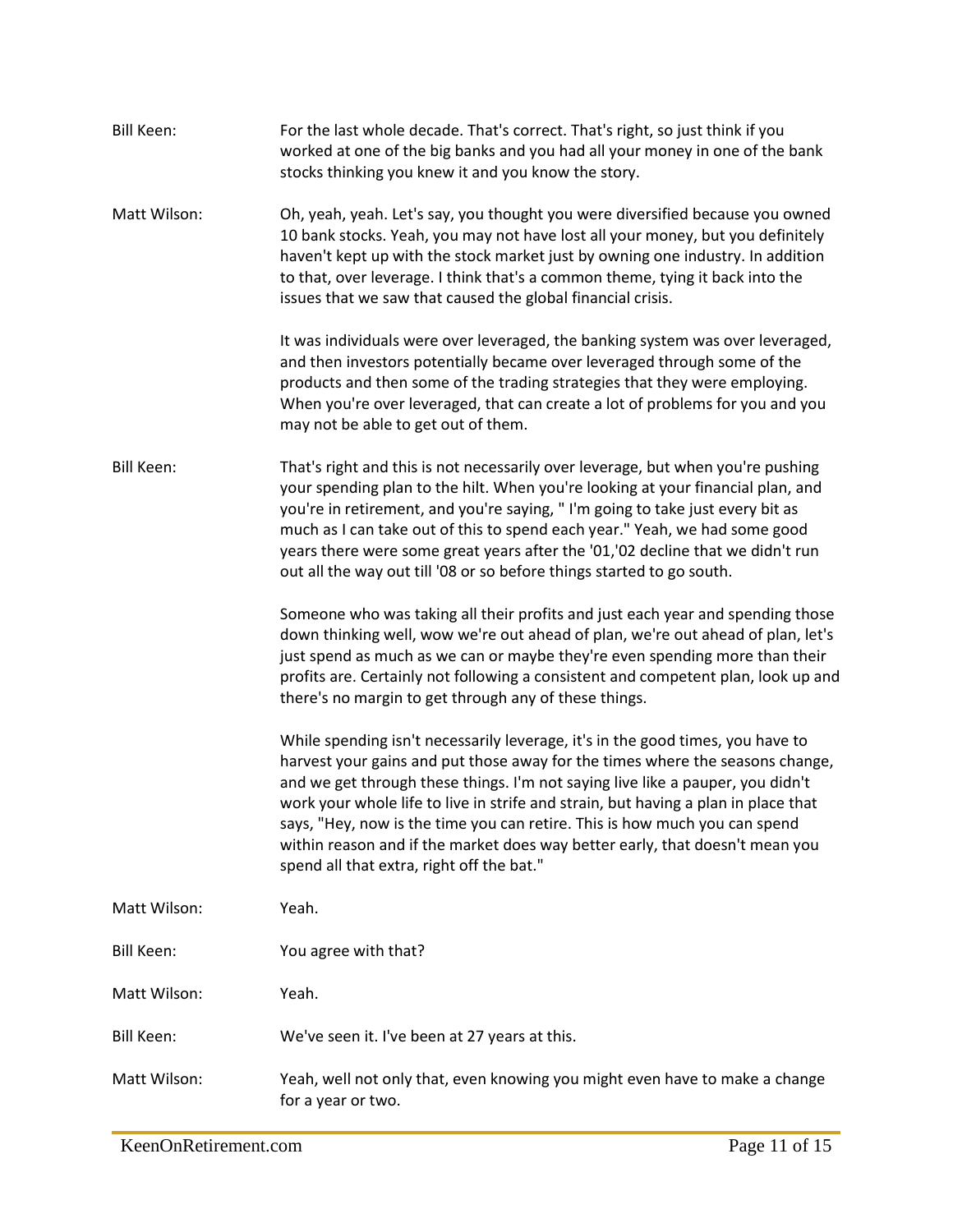| <b>Bill Keen:</b> | Of course, yes.                                                                                                                                                                                                                                                                                                                                                                                                                                                                                                                                 |
|-------------------|-------------------------------------------------------------------------------------------------------------------------------------------------------------------------------------------------------------------------------------------------------------------------------------------------------------------------------------------------------------------------------------------------------------------------------------------------------------------------------------------------------------------------------------------------|
| Matt Wilson:      | You're in a rough patch and that's the ability to adapt.                                                                                                                                                                                                                                                                                                                                                                                                                                                                                        |
| <b>Bill Keen:</b> | Yes, so spend less. Spend less for a year or two if you have to.                                                                                                                                                                                                                                                                                                                                                                                                                                                                                |
| Matt Wilson:      | And, making sure you can, so you don't have everything just completely tied up<br>where you just have to make these payments because whether it's car loans or<br>mortgages or what have you, have that flexibility.                                                                                                                                                                                                                                                                                                                            |
| <b>Bill Keen:</b> | I think that's a great way to really say, okay, how's the rubber meet the road<br>with this information we're talking about with someone who's listening.                                                                                                                                                                                                                                                                                                                                                                                       |
|                   | I was going to ask you one more thing before we wrap up do you believe, Matt<br>And we haven't talked about this before, Steve off air unnecessarily. We've<br>obviously talked about all this a lot over our 17 years of working together, but<br>do you believe that quantitative easing and the TARP that happened back in '08,<br>'09 is what helped turn the system around, or do you believe that it's the other<br>thing that I believe turned it around, Matt? I know I'm not saying what it is yet.<br>We'll release that in a moment. |
| Matt Wilson:      | That's an interesting question. Not to skirt the answer here, but in March 18th<br>of 2009, which was very close to the low, it's not quite to the low. The Fed<br>announces \$1 trillion in monetary stimulus.                                                                                                                                                                                                                                                                                                                                 |
| <b>Bill Keen:</b> | Now are you calling that quantitative easing or TARP or, because I just sit here<br>and thought we better define those two things because people probably forgot<br>what those even mean at this point.                                                                                                                                                                                                                                                                                                                                         |
| Matt Wilson:      | I know there's a lot of factors and even many that have since those things like<br>TARP. TARP was the Troubled Asset Relief Program that was in the fall of 2008<br>which provided some temporary relief. The idea behind these programs were all<br>to provide liquidity meaning unfreezing the credit system. It's trying to get<br>people to move money around, and provide that confidence to say it's okay to<br>do business with each other again.                                                                                        |
| <b>Bill Keen:</b> | Yes.                                                                                                                                                                                                                                                                                                                                                                                                                                                                                                                                            |
| Matt Wilson:      | The TARP came out and it was profitable for the taxpayers, but it didn't stop the<br>market from going down.                                                                                                                                                                                                                                                                                                                                                                                                                                    |
| <b>Bill Keen:</b> | Okay, so when you say it was profitable for the taxpayers, it means the folks<br>that took TARP money ended up paying it back with interest, simple way to say<br>it, right?                                                                                                                                                                                                                                                                                                                                                                    |
| Matt Wilson:      | That's right, yeah.                                                                                                                                                                                                                                                                                                                                                                                                                                                                                                                             |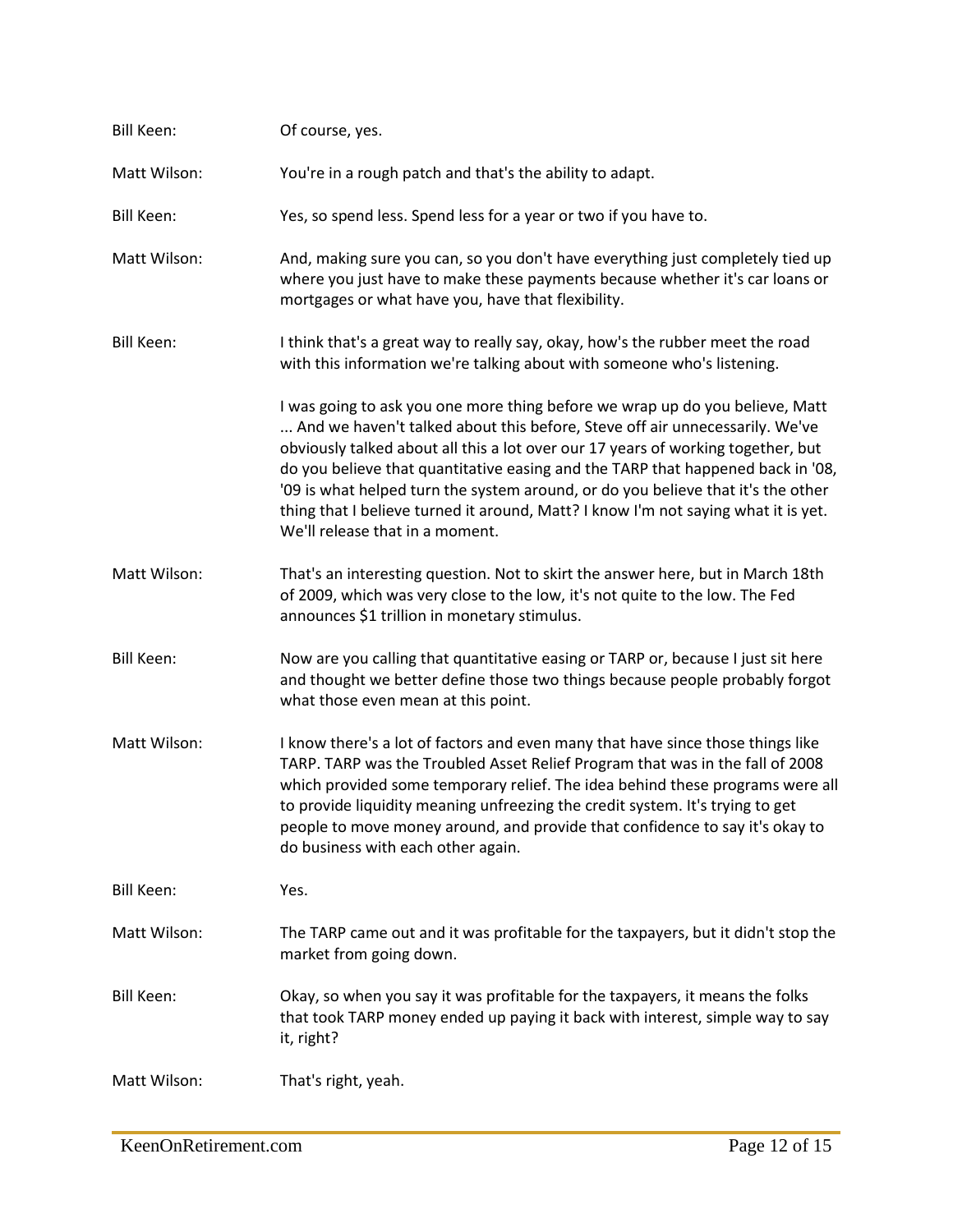| <b>Bill Keen:</b> | Okay.                                                                                                                                                                                                                                                                                                                                                                                                                                                                                                                                                                                                                                                                                                                      |
|-------------------|----------------------------------------------------------------------------------------------------------------------------------------------------------------------------------------------------------------------------------------------------------------------------------------------------------------------------------------------------------------------------------------------------------------------------------------------------------------------------------------------------------------------------------------------------------------------------------------------------------------------------------------------------------------------------------------------------------------------------|
| Matt Wilson:      | I mean, it gets a lot of negative press, and maybe a lot of people don't like it, I<br>might argue that things would be a lot worse without some of these programs.                                                                                                                                                                                                                                                                                                                                                                                                                                                                                                                                                        |
| <b>Bill Keen:</b> | Right. For sure.                                                                                                                                                                                                                                                                                                                                                                                                                                                                                                                                                                                                                                                                                                           |
| Matt Wilson:      | But again, it's always the time will tell. Now, I think what you said too about the<br>fact that our economy can adapt and has the ability to create new technologies,<br>which creates new jobs, and the ability to reinvent itself provides a reason to<br>stay invested and why we're going to get through these things in the future too.<br>Because if all we did was just rely on government stimulus and government<br>bailouts, well, the government would just own everything.                                                                                                                                                                                                                                    |
| <b>Bill Keen:</b> | I have to let our listeners know what I was talking about when I said that there<br>was one other thing that I thought, you know, interest rates were pulled down<br>to zero for nearly seven years and other things occurred to as well. But, there<br>was one thing that I believe really made the stock market turned on a dime<br>when this happened, and it was. On March 9th, 2009, the House of<br>Representatives changed the mark to market accounting rules to the way they<br>were clear back from the 1930s through 2007.                                                                                                                                                                                      |
|                   | Basically, the market to market accounting forced banks and other financial<br>institutions to write the value of assets down on their balance sheets to fire<br>sales based on prices of those frozen markets we talked about earlier.                                                                                                                                                                                                                                                                                                                                                                                                                                                                                    |
|                   | Imagine if you had to have a certain amount of capital in your coffers as a<br>company, whether it was Lehman or any normal bank to be solvent, and now<br>you are every single day having to write your assets down to the current market<br>price that day. Matt mentioned earlier, they weren't zero, but in some cases,<br>these assets were having to be marked down to nothing, because there was no<br>buyers on those days, and I don't think Lehman or Washington Mutual or<br>Wachovia would have had to have gone under if those market accounting rules<br>would have been changed a little bit earlier. But, you know what? We're 10<br>years past all that now, and we are where we are.                     |
|                   | I do believe that and maybe we didn't need to share that piece of it, but it is<br>something that we study and that we are passionate about, Steve. I think the<br>upshot from this is just that we're involved in a very complex and a continually<br>changing economic system, and it's not just in the US, of course, it's very global<br>now, and that makes it more participants, that makes it more stronger, more<br>specialization, more sharing of ideas. I think all these things are wonderful<br>things, but being out in front of these things, thinking about them and then<br>applying the knowledge and the planning into client portfolios and being aware<br>of what's happening is it's just essential. |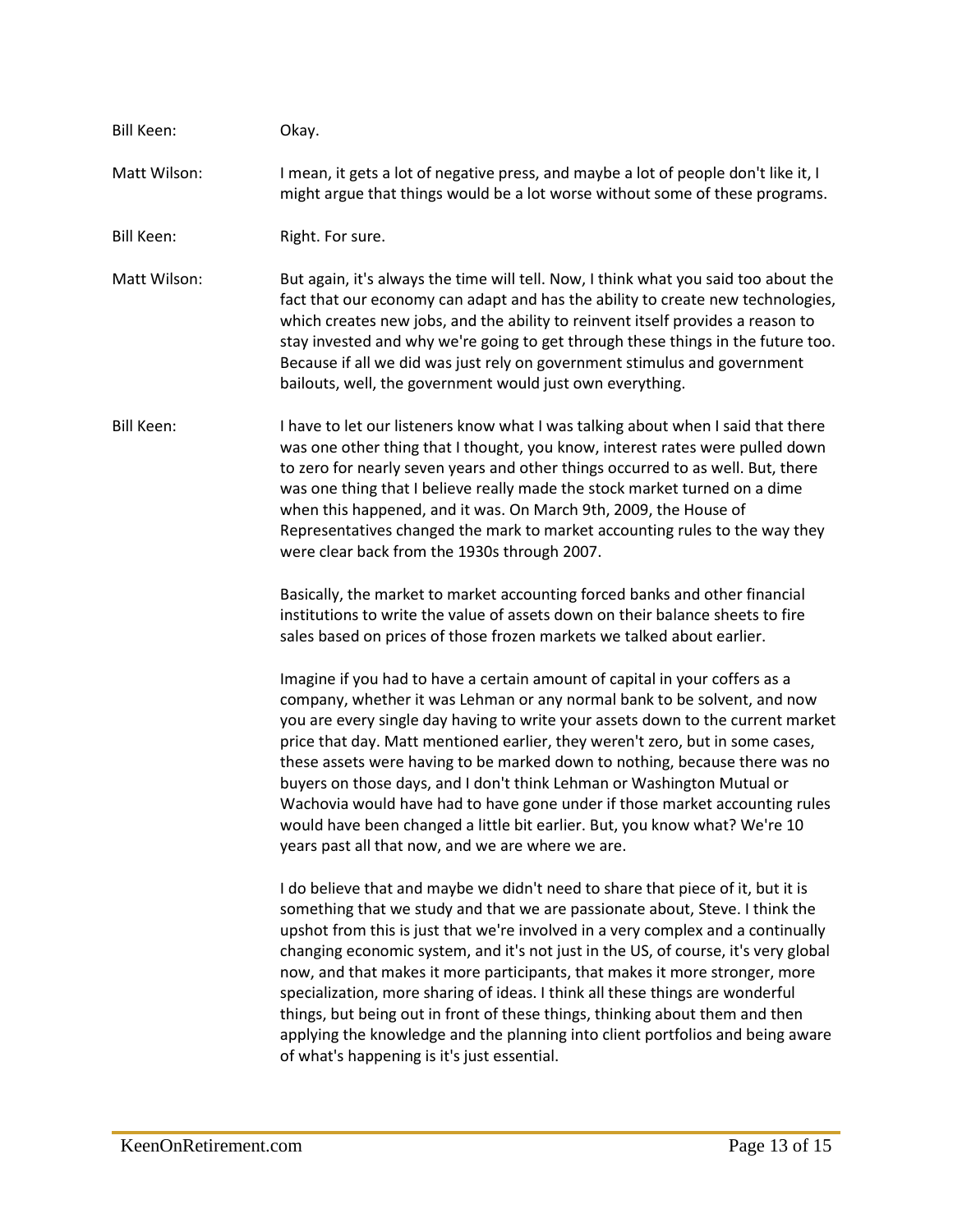I think educating folks and letting them hear our thinking and this really was kind of an episode of listen behind the curtain of where we've come, and what we've learned, and how we apply these things in our daily lives here at Keen Wealth Advisors, and how we hope to continue growing and learning as we move forward for the coming years and decades, Steve.

Steve Sanduski: Well, yeah, I think that is a great summary of where we're at here. Just to add one final thing here as we wrap up. That I was looking at some of the numbers here in terms of the average annualized return of the S&P 500 since the low back in March of 2009.

> The 10 year annualized return is about 17.8% and it just by chance happens to match real closely the 10 year annualized return after the October 1987 stock market crash, which was about 17.2% for the next 10 years. Which also happens to just about match the 10 year return after the August 1982 low which was a 17.6%, 10 year return after that. It's interesting how, after three major low periods in the financial markets, March of 2009, and the October 1987, and then August of 1982, we had returns in the 17% range.

Now, what's also interesting is that, that did not mark the end of the bull market, so that 10 year period after those three major lows, that was not the end of the bull market. So I'm not suggesting to you, or projecting, or promising that things are going to continue to be wonderful. Because we're going to definitely have our ups and downs, but it just kind of gets to the resiliency that I talked about earlier about how our economic system while not perfect, it does have a way of self correcting and getting us past some of these really troubled spots.

I think maybe we could leave that in on an optimistic note. Guys, thank you. Again, another great show and just terrific what we're able to do here in terms of educating and communicating with the public about some of these important issues and trying to help people be better investors and really enhancing financial literacy around the country, and around the world.

Guys, thank you for another great show here on Keen On Retirement. If you have any questions or comments, those of you that are listening to this, please feel free to go to keenonretirement.com, and you can reach us there. We always love questions, so you can fill out the form on the website there and shoot us your question, and you may end up having us answer your question right on the episode. Guys, thanks again, and we'll talk to you on the next episode.

Bill Keen: Great, Steve, thank you so much.

Matt Wilson: Thank you.